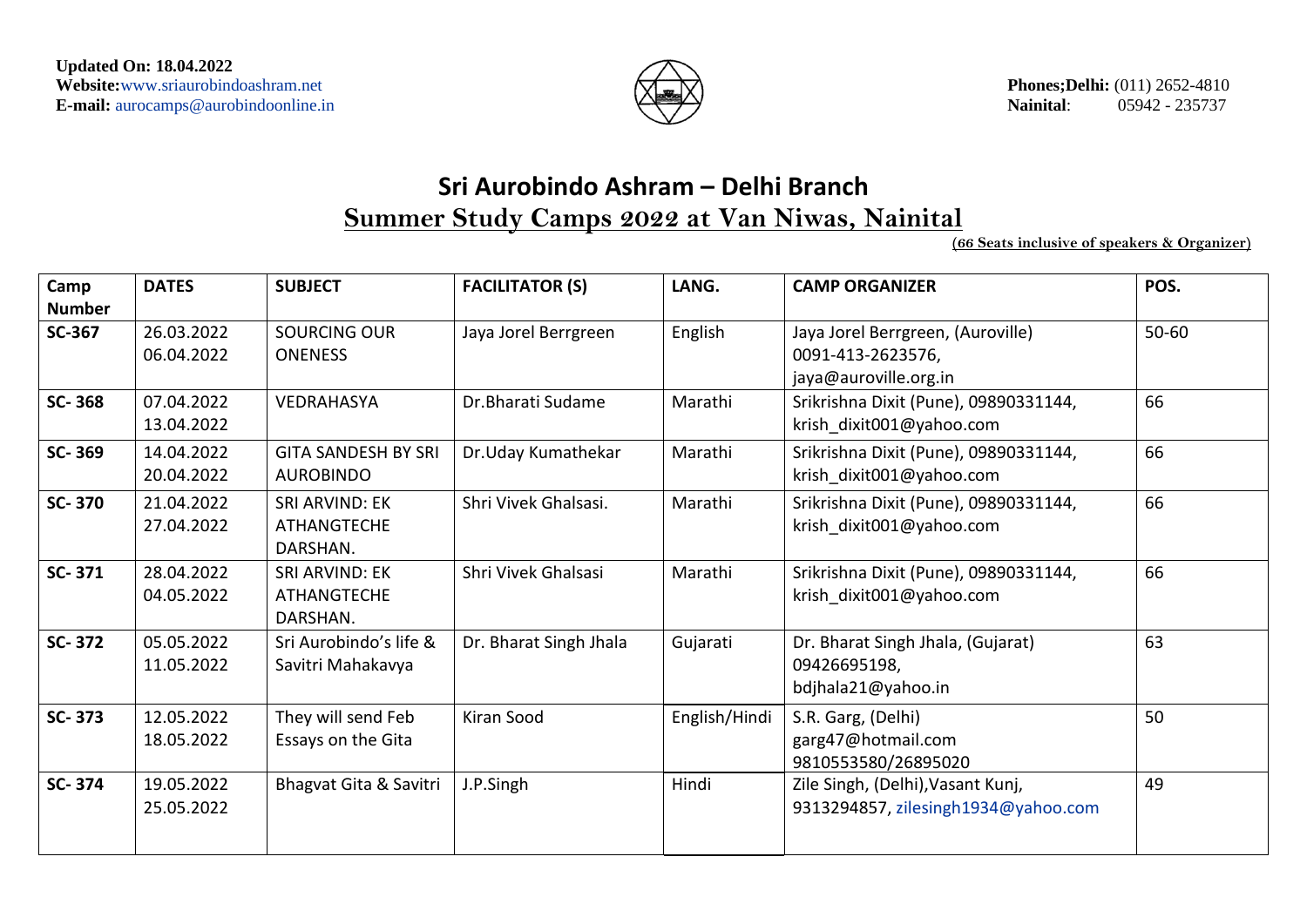| SC-375        | 26.05.2022<br>01.06.2022 | The Mother on<br>education           | Devasmita & Shanti     | Odiya   | Devasmita & Shanti, (Odisha) (35)<br>Pksamal47@yahoo.in                                     | 35 |
|---------------|--------------------------|--------------------------------------|------------------------|---------|---------------------------------------------------------------------------------------------|----|
| SC-376        | 02.06.2022<br>08.06.2022 | The foundations of<br>Indian culture | Alok Pandey            | English | Jyoti Patankar, 8595249481,<br>aurocamps@aurobindoonline.in                                 | 66 |
| SC-377        | 09.06.2022<br>15.06.2022 | Savitri                              | Dr. Omprakash Kulkarni | Marathi | Rajendra Sarodiya, (Nasik)<br>9975574959,<br>sarodiyas@gmail.com                            | 66 |
| <b>SC-378</b> | 16.06.2022<br>22.06.2022 | Savitri                              | Dr. Omprakash Kulkarni | Marathi | Rajendra Sarodiya, (Nasik)<br>9975574959,<br>sarodiyas@gmail.com<br>(kulkarnismo@gmail.com) | 66 |
| SC-379        | 23.06.2022<br>29.06.2022 |                                      |                        |         |                                                                                             |    |
| SC-380        | 30.06.2022<br>06.07.2022 |                                      |                        |         |                                                                                             |    |
| SC-381        | 07.07.2022<br>13.07.2022 |                                      |                        |         |                                                                                             |    |

#### **THE CAMP SITE:**

(i) Van Niwas is an idyllic hilltop retreat at 7,400 ft in a picturesque sylvan setting amid the lush verdure of the Holy Himalaya**,** far above the pollution and din of the town life.

(ii) Relics hall, Meditation hall, Library, reading room facilities.

#### **LODGING:**

**(i)** Double Rooms with bath and toilet attached, with complete bedding. **We have no single rooms. The best is to bring a compatible partner to share your room.**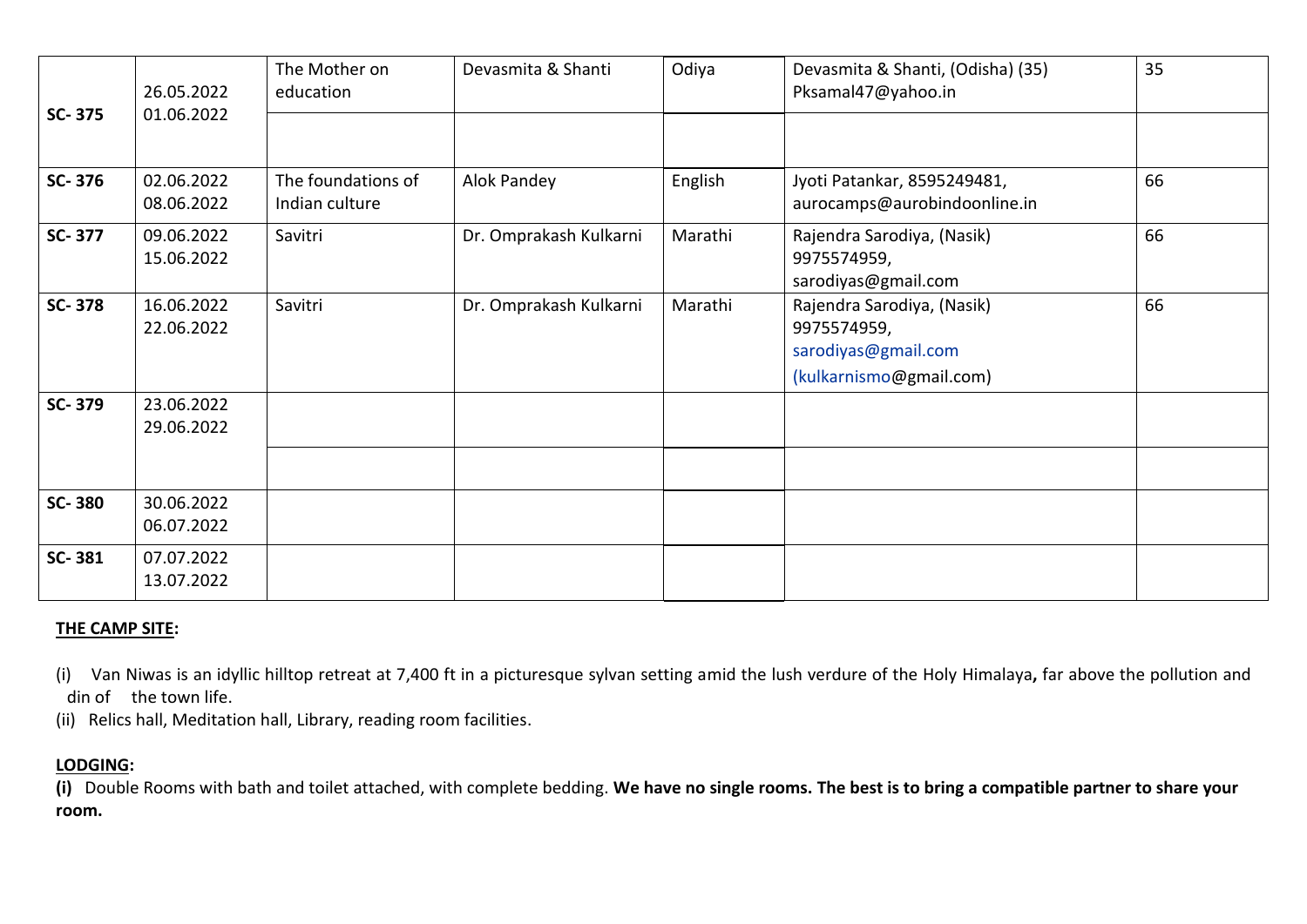#### **ACTIVITIES:**

- (i) Grow spiritually by opening to the *mantric* power of the works of the Master and the Mother and the powerful vibrations of Sri Aurobindo's relics enshrined in 1989 and Benefit from the spellbinding discourses of renowned savants.
- (ii) Daily Meditation and Yoga, Pranayam and 'keep-fit' sessions.
- (iii) Join the guided walks and treks through magnificent mountain forests and enchanting scenic splendor.

**For all bookings and information, please contact Jyoti Patankar, 8920130939 - camp coordinator.**

#### **STAY AT DELHI:**

**(i)** Participants will themselves bear their expenses for stay in Delhi. Arrangements can be made at Sri Aurobindo Ashram - Delhi Branch ONLY THROUGH THE **WEBSITE[:www.sriaurobindoashram.net/visitors](http://www.sriaurobindoashram.net/visitors)**

**Indemnity Form:** All participants are to submit an indemnity form to the Ashram prior to commencement of the camp.

#### **IMPORTANT** *(Please note carefully)***:**

- **\* Please apply only if you are looking for a serious study and spiritual retreat.**
- \* Limited seats: Enrolment on **"First Come, First Served"** basis**.**
- Book IMMEDIATELY to avoid disappointment due to heavy rush and limited seats.
- \* **People with high blood pressure and other diseases, who have problems with high altitude and / or living at the first and second floors, and also those needing special facilities, food or care, should not apply.** Any medical expenses will have to be borne by the participants themselves.
- **\* Kindly help in circulating this leaflet widely among genuinely interested people.**
- \* **Please note:** Smoking and consumption of *gutka* are not permitted on the Ashram campus. Use of alcoholic **drinks and drugs** is forbidden during the entire period of the camp.

#### **OTHER CAMPS:**

We also have youth adventure camps running simultaneously on the same dates for children 12 years and above. They are provided separate dormitory accommodation. We also have camps and retreats at the Ashram's other Himalayan Centre "**Madhuban"** at Talla Ramgarh (40 km from Nainital and 60 km from Kathgodam). You may look up for more details on our **Website: [www.sriaurobindoashram.net](http://www.sriaurobindoashram.net/)**.

**FUTURE BOOKINGS**: We are also offering our space during the **Autumn** in September, October & November for any camps being organized on Sri Aurobindo's philosophy or any other serious spiritual topics. Please ask for dates very much in advance as we always have a lot of pressure on our limited space.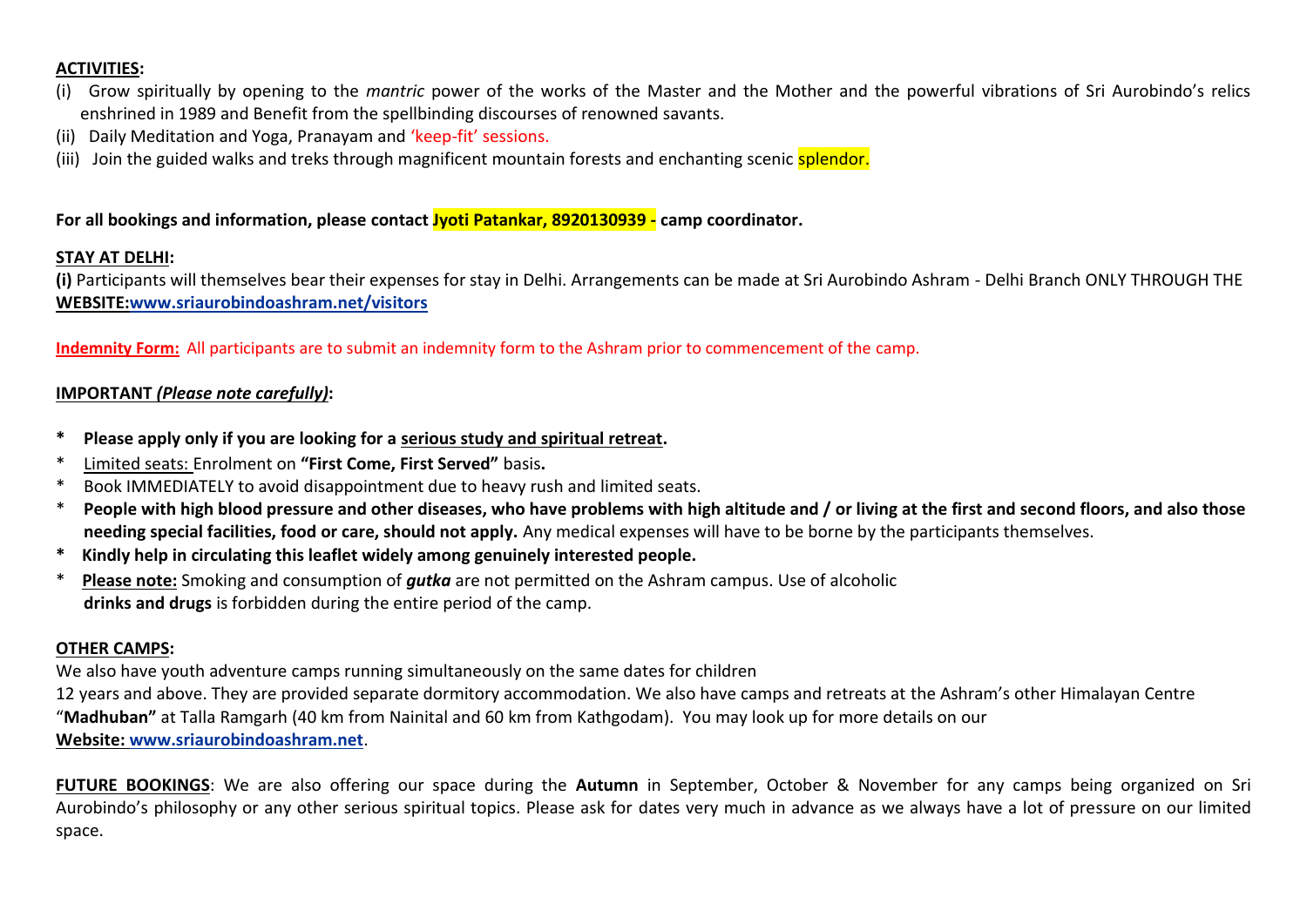*Thy peace, O Lord, a boon within to keep Amid the roar and ruin of wild Time For the magnificent soul of man on earth Thy calm, O Lord, that bears thy hands of joy…*

 *-From Savitri by Sri Aurobindo*

#### **HOW TO APPLY**

Please fill in the form below and attach your donation and forward to the Camp convener at Sri Aurobindo Ashram – Delhi Branch, Sri Aurobindo Marg, New Delhi, 110016. Please mention the **Camp number** when you send your donation with details. On acceptance we shall send further details, and kit list. You are requested **not to start your journey without** receiving a **proper acceptance letter** from us.

## **SRI AUROBINDO ASHRAM DELHI BRANCH TRUST BANK ACCOUNTS DETAILS FOR MONEY TRANSFER IN** INDIA

Sri Aurobindo Ashram Delhi Branch Trust **SB-Account No. 90030110002667**

**Sri Aurobindo Marg New Delhi – 110016 Email: [contact@aurobindoonline.in](mailto:contact@aurobindoonline.in) PAN NO. AAATS4031K**

#### **Name of Bank**

**UCO Bank Branch Code – 9003 Sri Aurobindo Ashram Extension Counter IFS Code – UCBA0009003 Sri Aurobindo Marg, MICR Code – 110028999 New Delhi-110016**

### **IMPORTANT NOTE**

**1. If you are making direct deposit in our above bank accounts, kindly send an email to [contact@aurobindoonline.in](mailto:contact@aurobindoonline.in) and a copy of same to ashram.delhi@gmail.com giving us the details of amount.**